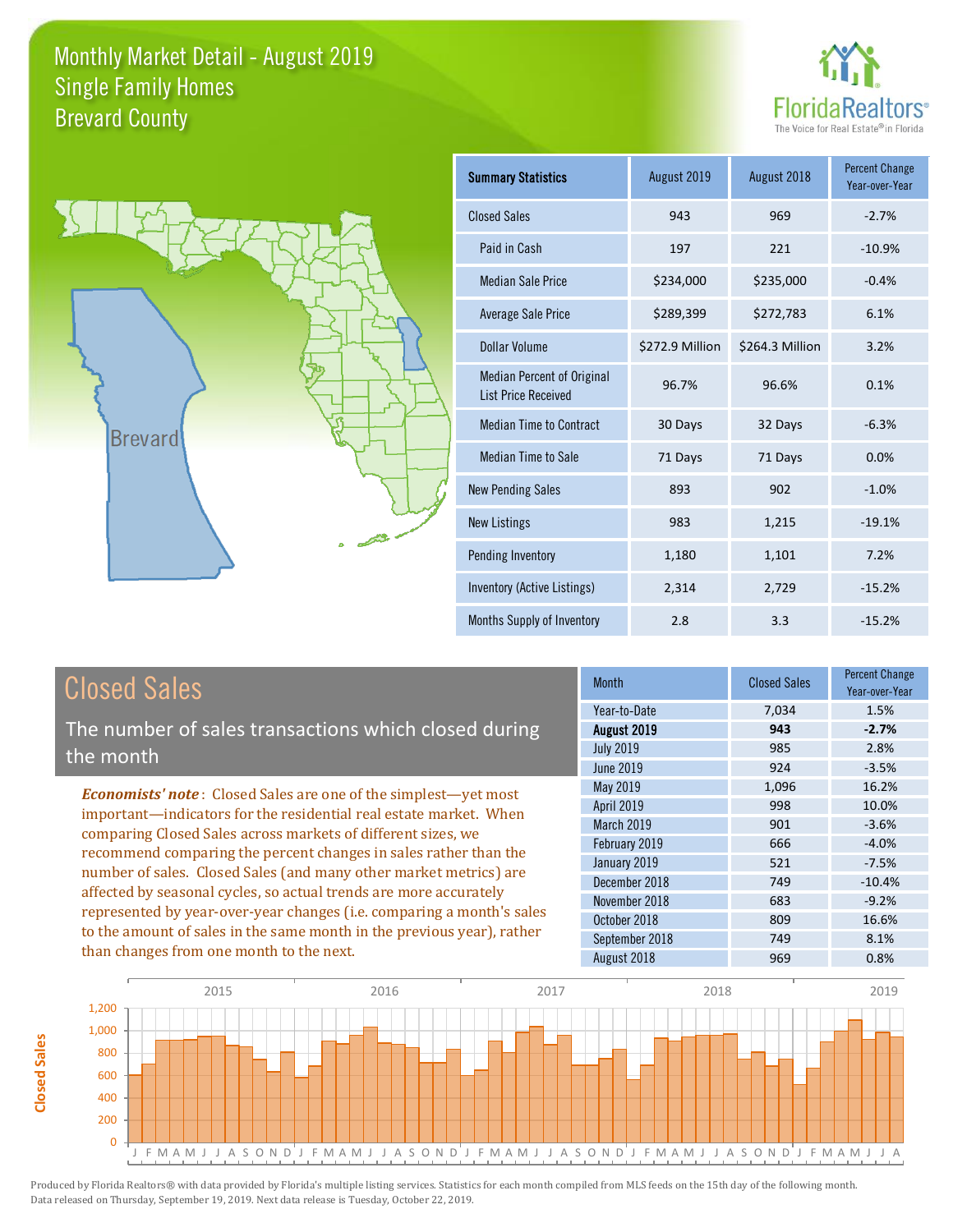

| Cash Sales                                                                     | <b>Month</b>      | <b>Cash Sales</b> | <b>Percent Change</b><br>Year-over-Year |
|--------------------------------------------------------------------------------|-------------------|-------------------|-----------------------------------------|
|                                                                                | Year-to-Date      | 1,530             | $-1.9%$                                 |
| The number of Closed Sales during the month in which                           | August 2019       | 197               | $-10.9%$                                |
| buyers exclusively paid in cash                                                | <b>July 2019</b>  | 204               | 1.0%                                    |
|                                                                                | June 2019         | 175               | $-9.3%$                                 |
|                                                                                | May 2019          | 229               | 12.3%                                   |
|                                                                                | <b>April 2019</b> | 208               | 14.3%                                   |
| <b>Economists' note:</b> Cash Sales can be a useful indicator of the extent to | March 2019        | 187               | $-10.5%$                                |
| which investors are participating in the market. Why? Investors are            | February 2019     | 179               | $-7.3%$                                 |
| far more likely to have the funds to purchase a home available up front,       | January 2019      | 151               | $-2.6%$                                 |
| whereas the typical homebuyer requires a mortgage or some other                | December 2018     | 176               | $-8.8%$                                 |
| form of financing. There are, of course, many possible exceptions, so          | November 2018     | 150               | $-17.1%$                                |
| this statistic should be interpreted with care.                                | October 2018      | 219               | 31.9%                                   |



### Cash Sales as a Percentage of Closed Sales

The percentage of Closed Sales during the month which were Cash Sales

*Economists' note* : This statistic is simply another way of viewing Cash Sales. The remaining percentages of Closed Sales (i.e. those not paid fully in cash) each month involved some sort of financing, such as mortgages, owner/seller financing, assumed loans, etc.

| <b>Month</b>     | Percent of Closed  | <b>Percent Change</b> |
|------------------|--------------------|-----------------------|
|                  | Sales Paid in Cash | Year-over-Year        |
| Year-to-Date     | 21.8%              | $-3.1%$               |
| August 2019      | 20.9%              | $-8.3%$               |
| <b>July 2019</b> | 20.7%              | $-1.9%$               |
| <b>June 2019</b> | 18.9%              | $-6.0%$               |
| May 2019         | 20.9%              | $-3.2%$               |
| April 2019       | 20.8%              | 3.5%                  |
| March 2019       | 20.8%              | $-7.1%$               |
| February 2019    | 26.9%              | $-3.2%$               |
| January 2019     | 29.0%              | 5.5%                  |
| December 2018    | 23.5%              | 1.7%                  |
| November 2018    | 22.0%              | $-8.7%$               |
| October 2018     | 27.1%              | 13.4%                 |
| September 2018   | 24.6%              | 7.4%                  |
| August 2018      | 22.8%              | $-4.6%$               |

September 2018 184 15.7%

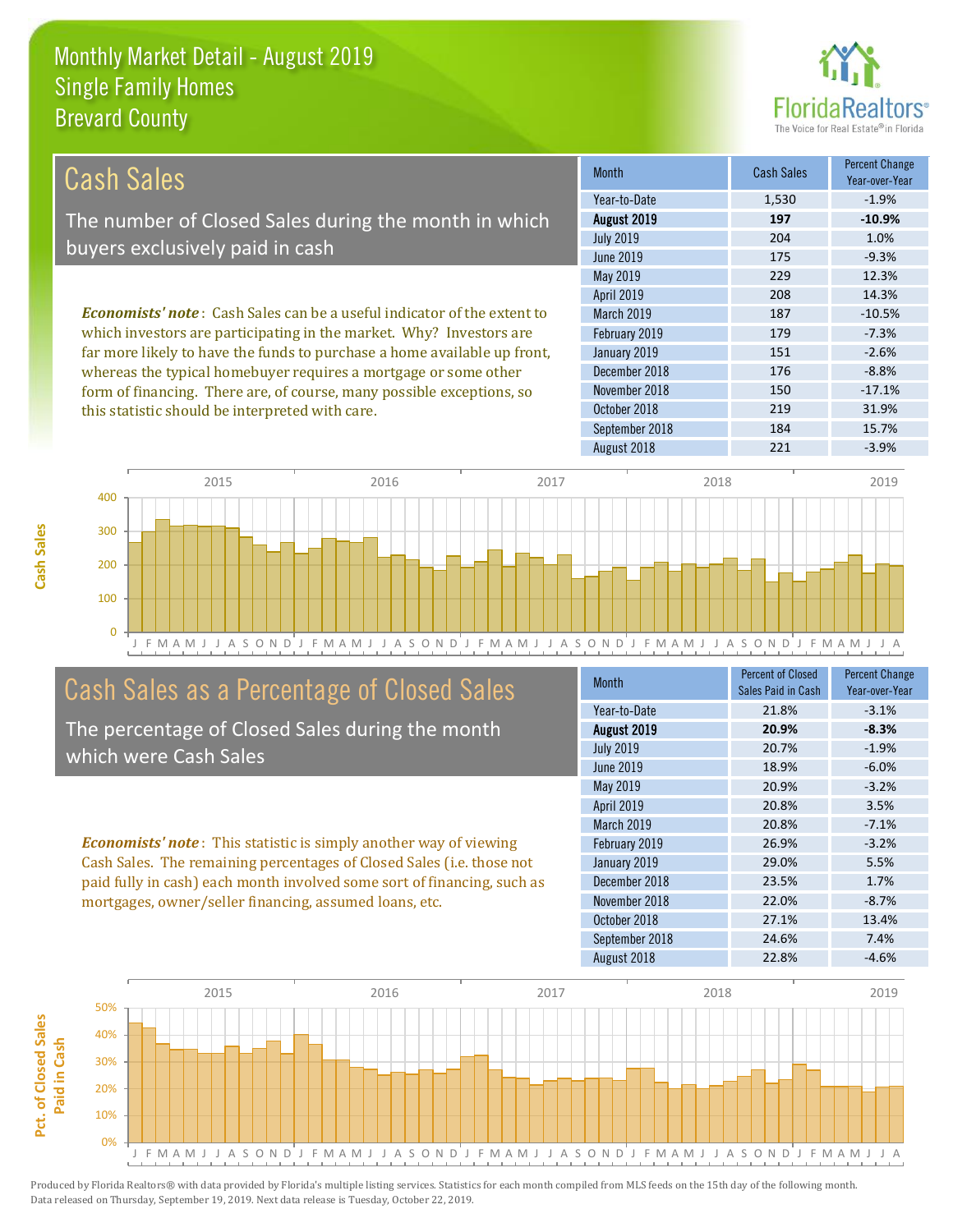the types of homes that sell can change over time.



| <b>Month</b>      | <b>Median Sale Price</b> | <b>Percent Change</b><br>Year-over-Year |
|-------------------|--------------------------|-----------------------------------------|
| Year-to-Date      | \$236,000                | 3.5%                                    |
| August 2019       | \$234,000                | $-0.4%$                                 |
| <b>July 2019</b>  | \$244,000                | 6.6%                                    |
| June 2019         | \$248,000                | 7.8%                                    |
| May 2019          | \$239,208                | 6.3%                                    |
| <b>April 2019</b> | \$238,000                | 4.6%                                    |
| <b>March 2019</b> | \$227,700                | $-1.0%$                                 |
| February 2019     | \$230,000                | 0.0%                                    |
| January 2019      | \$228,463                | 6.3%                                    |
| December 2018     | \$229,000                | 0.5%                                    |
| November 2018     | \$225,295                | 3.3%                                    |
| October 2018      | \$230,000                | 17.9%                                   |
|                   |                          |                                         |



## Average Sale Price

The average sale price reported for the month (i.e. total sales in dollars divided by the number of sales)

*Economists' note* : Usually, we prefer Median Sale Price over Average Sale Price as a summary statistic for home prices. However, Average Sale Price does have its uses—particularly when it is analyzed alongside the Median Sale Price. For one, the relative difference between the two statistics can provide some insight into the market for higher-end homes in an area.

| <b>Month</b>     | <b>Average Sale Price</b> | <b>Percent Change</b><br>Year-over-Year |
|------------------|---------------------------|-----------------------------------------|
| Year-to-Date     | \$282,941                 | 4.0%                                    |
| August 2019      | \$289,399                 | 6.1%                                    |
| <b>July 2019</b> | \$289,093                 | 7.1%                                    |
| June 2019        | \$292,226                 | 6.5%                                    |
| May 2019         | \$286,339                 | 5.1%                                    |
| April 2019       | \$281,691                 | 3.8%                                    |
| March 2019       | \$273,882                 | 0.6%                                    |
| February 2019    | \$274,662                 | $-3.8%$                                 |
| January 2019     | \$264,648                 | 3.5%                                    |
| December 2018    | \$275,614                 | 1.4%                                    |
| November 2018    | \$269,466                 | 8.6%                                    |
| October 2018     | \$276,142                 | 9.8%                                    |
| September 2018   | \$273,823                 | 3.8%                                    |
| August 2018      | \$272,783                 | 3.3%                                    |

September 2018 \$235,000 9.3% August 2018 **\$235,000** 5.6%



Produced by Florida Realtors® with data provided by Florida's multiple listing services. Statistics for each month compiled from MLS feeds on the 15th day of the following month. Data released on Thursday, September 19, 2019. Next data release is Tuesday, October 22, 2019.

**Average Sale Price**

**Average Sale Price**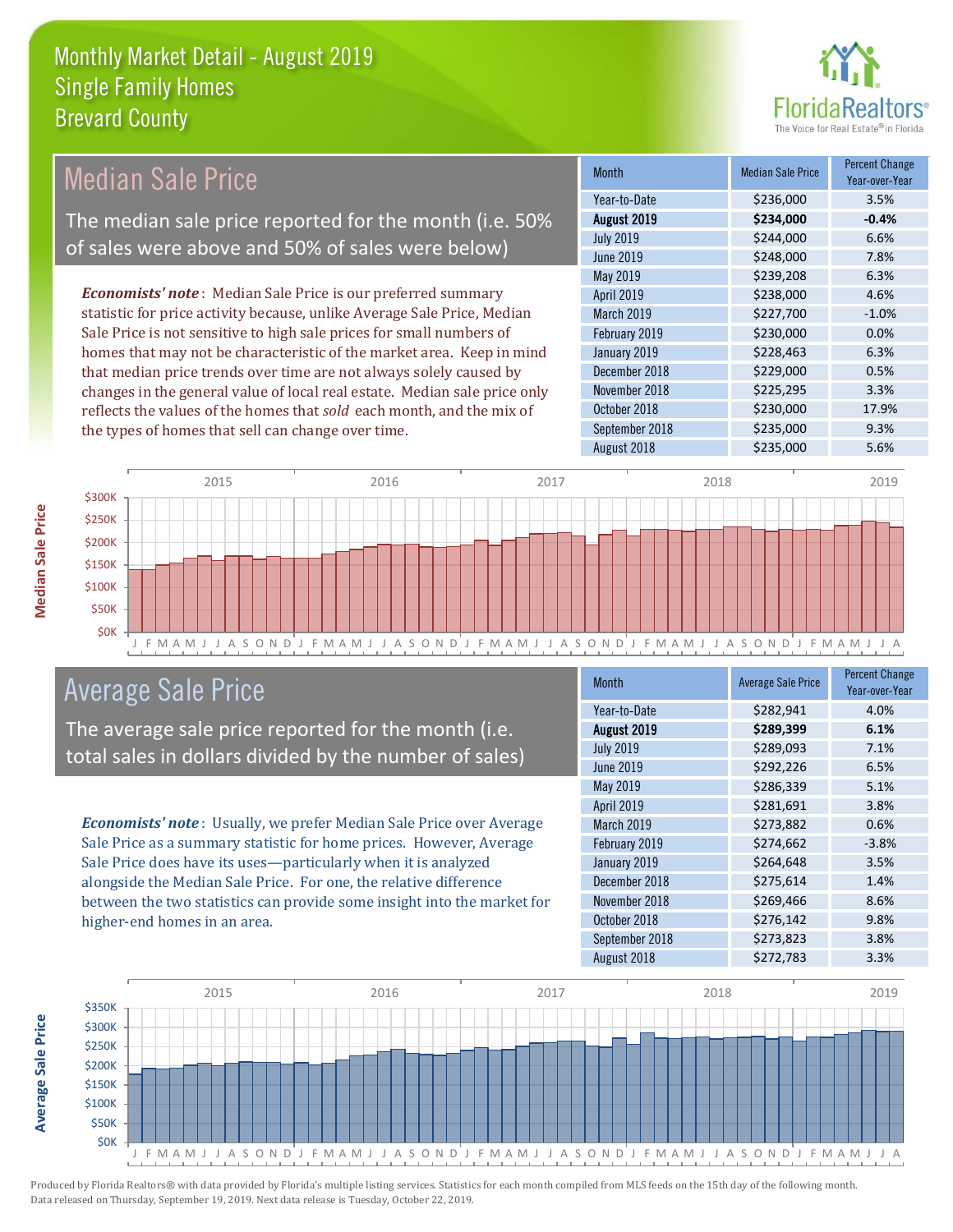

Year-over-Year

### Dollar Volume

The sum of the sale prices for all sales which closed during the month

*Economists' note* : Dollar Volume is simply the sum of all sale prices in a given time period, and can quickly be calculated by multiplying Closed Sales by Average Sale Price. It is a strong indicator of the health of the real estate industry in a market, and is of particular interest to real estate professionals, investors, analysts, and government agencies. Potential home sellers and home buyers, on the other hand, will likely be better served by paying attention to trends in the two components of Dollar Volume (i.e. sales and prices) individually.

| Year-to-Date     | \$2.0 Billion   | 5.6%    |
|------------------|-----------------|---------|
| August 2019      | \$272.9 Million | 3.2%    |
| <b>July 2019</b> | \$284.8 Million | 10.1%   |
| June 2019        | \$270.0 Million | 2.7%    |
| <b>May 2019</b>  | \$313.8 Million | 22.2%   |
| April 2019       | \$281.1 Million | 14.2%   |
| March 2019       | \$246.8 Million | $-3.0%$ |
| February 2019    | \$182.9 Million | $-7.6%$ |
| January 2019     | \$137.9 Million | $-4.2%$ |
| December 2018    | \$206.4 Million | $-9.2%$ |
| November 2018    | \$184.0 Million | $-1.4%$ |
| October 2018     | \$223.4 Million | 28.0%   |
| September 2018   | \$205.1 Million | 12.2%   |
| August 2018      | \$264.3 Million | 4.2%    |
|                  |                 |         |

Month **Dollar Volume** Percent Change



## Median Percent of Original List Price Received

The median of the sale price (as a percentage of the original list price) across all properties selling during the month

*Economists' note* : The Median Percent of Original List Price Received is useful as an indicator of market recovery, since it typically rises as buyers realize that the market may be moving away from them and they need to match the selling price (or better it) in order to get a contract on the house. This is usually the last measure to indicate a market has shifted from down to up, so it is what we would call a *lagging* indicator.

| <b>Month</b>     | Med. Pct. of Orig.         | <b>Percent Change</b> |
|------------------|----------------------------|-----------------------|
|                  | <b>List Price Received</b> | Year-over-Year        |
| Year-to-Date     | 96.1%                      | $-0.5%$               |
| August 2019      | 96.7%                      | 0.1%                  |
| <b>July 2019</b> | 96.5%                      | 0.0%                  |
| <b>June 2019</b> | 96.7%                      | $-0.2%$               |
| May 2019         | 96.0%                      | $-0.7%$               |
| April 2019       | 95.9%                      | $-0.9%$               |
| March 2019       | 95.8%                      | $-1.1%$               |
| February 2019    | 95.3%                      | $-0.7%$               |
| January 2019     | 95.1%                      | $-0.7%$               |
| December 2018    | 95.4%                      | $-1.2%$               |
| November 2018    | 96.0%                      | $-0.6%$               |
| October 2018     | 96.0%                      | $-0.1%$               |
| September 2018   | 96.5%                      | 0.0%                  |
| August 2018      | 96.6%                      | $-0.2%$               |

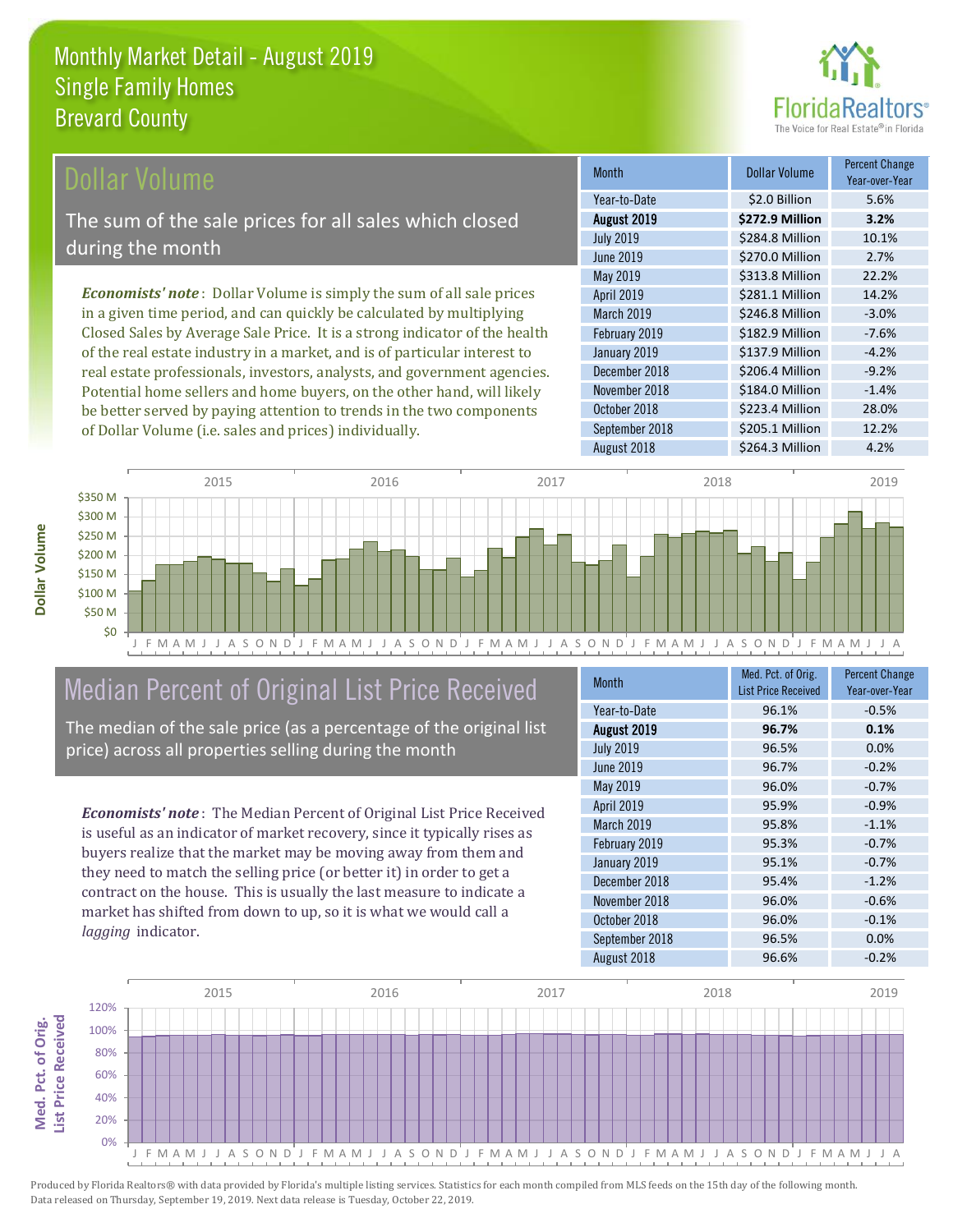

#### 36 Days 38.5% May 2019 38 Days 40.7% Month Month Median Time to Contract Percent Change Year-over-Year August 2019 **30 Days -6.3%** Year-to-Date 10 000 40 Days 33.3% July 2019 32 Days 10.3% June 2019 February 2019 57 Days 46.2% January 2019 54 Days 45.9% April 2019 **41 Days** 51.9% March 2019 **49 Days** 63.3% *Economists' note* : Like Time to Sale, Time to Contract is a measure of the length of the home selling process calculated for sales which closed during the month. The difference is that Time to Contract measures the number of days between the initial listing of a property and the Median Time to Contract The median number of days between the listing date and contract date for all Closed Sales during the month

signing of the contract which eventually led to the closing of the sale. When the gap between Median Time to Contract and Median Time to Sale grows, it is usually a sign of longer closing times and/or declining numbers of cash sales.

|                  | ovnuavi |         |
|------------------|---------|---------|
| Year-to-Date     | 40 Days | 33.3%   |
| August 2019      | 30 Days | $-6.3%$ |
| <b>July 2019</b> | 32 Days | 10.3%   |
| <b>June 2019</b> | 36 Days | 38.5%   |
| <b>May 2019</b>  | 38 Days | 40.7%   |
| April 2019       | 41 Days | 51.9%   |
| March 2019       | 49 Days | 63.3%   |
| February 2019    | 57 Days | 46.2%   |
| January 2019     | 54 Days | 45.9%   |
| December 2018    | 44 Days | 57.1%   |
| November 2018    | 39 Days | 30.0%   |
| October 2018     | 34 Days | 0.0%    |
| September 2018   | 30 Days | 11.1%   |
| August 2018      | 32 Days | 28.0%   |



### Median Time to Sale

**Median Time to** 

**Median Time to** 

The median number of days between the listing date and closing date for all Closed Sales during the month

*Economists' note* : Time to Sale is a measure of the length of the home selling process, calculated as the number of days between the initial listing of a property and the closing of the sale. *Median* Time to Sale is the amount of time the "middle" property selling this month was on the market. That is, 50% of homes selling this month took *less* time to sell, and 50% of homes took *more* time to sell. Median Time to Sale gives a more accurate picture than Average Time to Sale, which can be skewed upward by small numbers of properties taking an abnormally long time to sell.

| <b>Month</b>      | <b>Median Time to Sale</b> | <b>Percent Change</b><br>Year-over-Year |
|-------------------|----------------------------|-----------------------------------------|
| Year-to-Date      | 80 Days                    | 12.7%                                   |
| August 2019       | 71 Days                    | 0.0%                                    |
| <b>July 2019</b>  | 74 Days                    | 7.2%                                    |
| <b>June 2019</b>  | 75 Days                    | 11.9%                                   |
| May 2019          | 79 Days                    | 17.9%                                   |
| April 2019        | 79 Days                    | 19.7%                                   |
| <b>March 2019</b> | 90 Days                    | 30.4%                                   |
| February 2019     | 94 Days                    | 13.3%                                   |
| January 2019      | 92 Days                    | 16.5%                                   |
| December 2018     | 82 Days                    | 22.4%                                   |
| November 2018     | 79 Days                    | 6.8%                                    |
| October 2018      | 73 Days                    | $-8.8%$                                 |
| September 2018    | 71 Days                    | $-2.7%$                                 |
| August 2018       | 71 Days                    | 6.0%                                    |

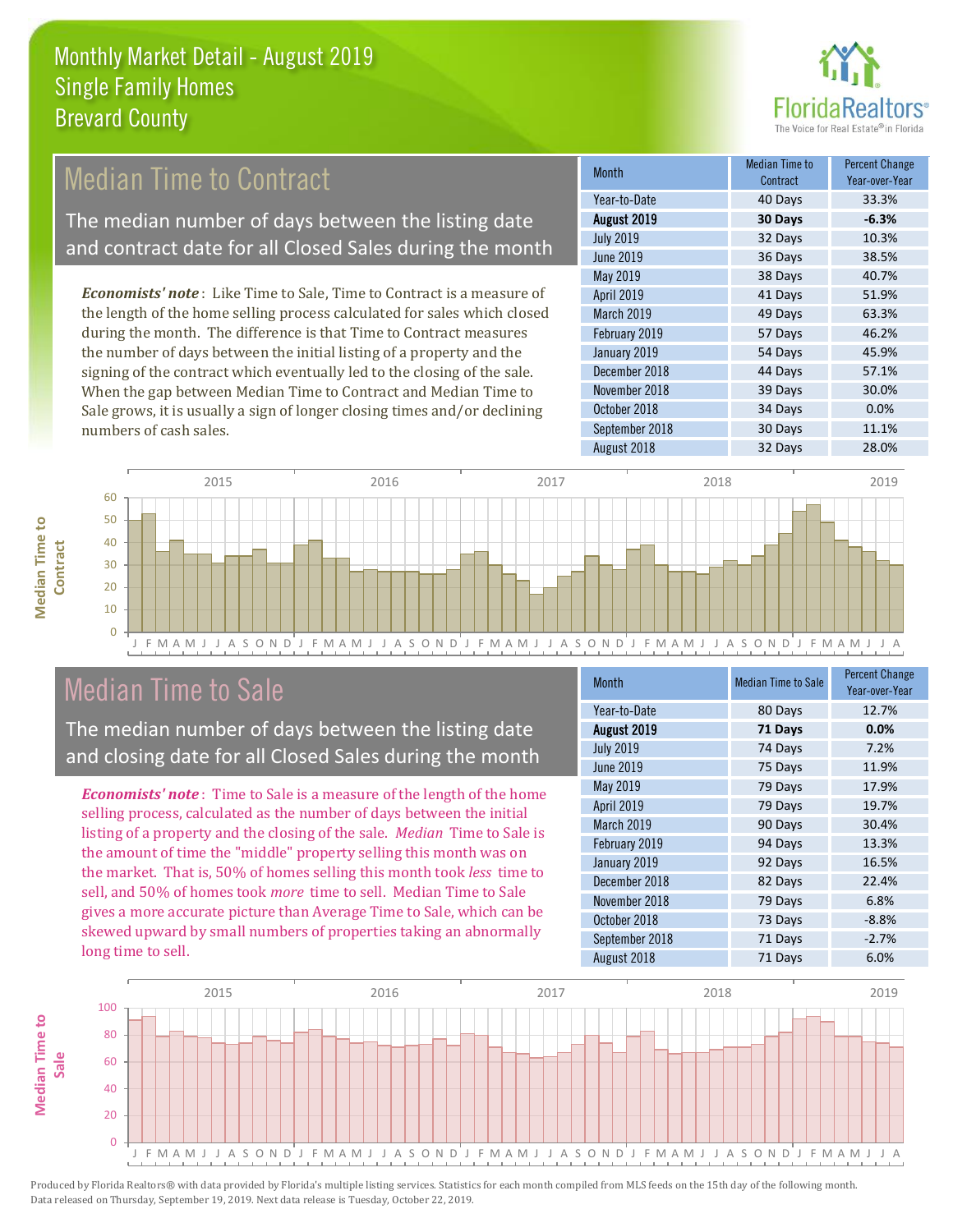

| <b>New Pending Sales</b>                                                      | <b>Month</b>      | <b>New Pending Sales</b> | <b>Percent Change</b><br>Year-over-Year |
|-------------------------------------------------------------------------------|-------------------|--------------------------|-----------------------------------------|
|                                                                               | Year-to-Date      | 7,967                    | 2.9%                                    |
| The number of listed properties that went under                               | August 2019       | 893                      | $-1.0%$                                 |
| contract during the month                                                     | <b>July 2019</b>  | 1,005                    | 7.7%                                    |
|                                                                               | June 2019         | 988                      | 0.3%                                    |
|                                                                               | May 2019          | 1,022                    | $-1.5%$                                 |
| <b>Economists' note:</b> Because of the typical length of time it takes for a | <b>April 2019</b> | 1,138                    | 10.7%                                   |
| sale to close, economists consider Pending Sales to be a decent               | <b>March 2019</b> | 1,145                    | 10.7%                                   |
| indicator of potential future Closed Sales. It is important to bear in        | February 2019     | 925                      | 2.1%                                    |
| mind, however, that not all Pending Sales will be closed successfully.        | January 2019      | 851                      | $-7.4%$                                 |
| So, the effectiveness of Pending Sales as a future indicator of Closed        | December 2018     | 612                      | $-6.7%$                                 |
| Sales is susceptible to changes in market conditions such as the              | November 2018     | 674                      | $-14.7%$                                |
| availability of financing for homebuyers and the inventory of                 | October 2018      | 762                      | $-11.3%$                                |



# New Listings

distressed properties for sale.

The number of properties put onto the market during the month

*Economists' note* : New Listings tend to rise in delayed response to increasing prices, so they are often seen as a lagging indicator of market health. As prices rise, potential sellers raise their estimations of value—and in the most recent cycle, rising prices have freed up many potential sellers who were previously underwater on their mortgages. Note that in our calculations, we take care to not include properties that were recently taken off the market and quickly relisted, since these are not really *new* listings.

| Month             | <b>New Listings</b> | <b>Percent Change</b><br>Year-over-Year |
|-------------------|---------------------|-----------------------------------------|
| Year-to-Date      | 8,572               | $-7.4%$                                 |
| August 2019       | 983                 | $-19.1%$                                |
| <b>July 2019</b>  | 1,091               | 0.6%                                    |
| June 2019         | 1,023               | $-10.3%$                                |
| May 2019          | 1,122               | $-16.0%$                                |
| April 2019        | 1,088               | $-5.9%$                                 |
| <b>March 2019</b> | 1,121               | $-7.7%$                                 |
| February 2019     | 1,060               | 2.3%                                    |
| January 2019      | 1,084               | 0.6%                                    |
| December 2018     | 700                 | 0.7%                                    |
| November 2018     | 948                 | 1.9%                                    |
| October 2018      | 1,050               | 12.2%                                   |
| September 2018    | 932                 | 49.4%                                   |
| August 2018       | 1,215               | 13.4%                                   |

September 2018 795 795 47.8% August 2018 **902** -10.2%



Produced by Florida Realtors® with data provided by Florida's multiple listing services. Statistics for each month compiled from MLS feeds on the 15th day of the following month. Data released on Thursday, September 19, 2019. Next data release is Tuesday, October 22, 2019.

**New Listings**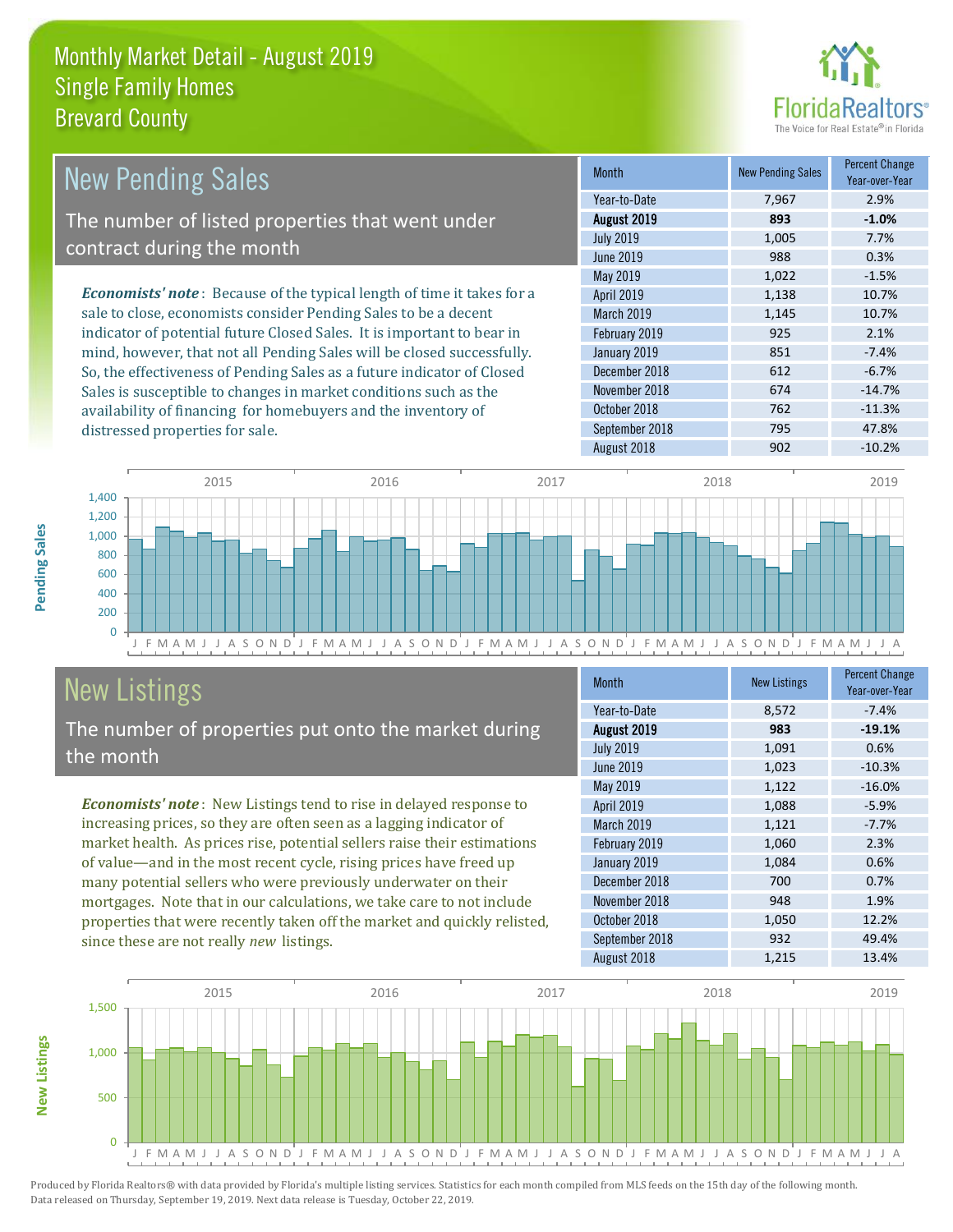

# *Economists' note* : There are a number of ways to define and calculate Inventory (Active Listings) The number of property listings active at the end of the month

Inventory. Our method is to simply count the number of active listings on the last day of the month, and hold this number to compare with the same month the following year. Inventory rises when New Listings are outpacing the number of listings that go off-market (regardless of whether they actually sell). Likewise, it falls when New Listings aren't keeping up with the rate at which homes are going off-market.

| <b>Month</b>             | Inventory | <b>Percent Change</b><br>Year-over-Year |
|--------------------------|-----------|-----------------------------------------|
| <b>YTD (Monthly Avg)</b> | 2,620     | 6.8%                                    |
| August 2019              | 2,314     | $-15.2%$                                |
| <b>July 2019</b>         | 2,405     | $-6.3%$                                 |
| <b>June 2019</b>         | 2,433     | $-3.3%$                                 |
| May 2019                 | 2,553     | $-0.2%$                                 |
| April 2019               | 2,586     | 7.7%                                    |
| March 2019               | 2,769     | 18.8%                                   |
| February 2019            | 2,954     | 31.6%                                   |
| January 2019             | 2,947     | 29.1%                                   |
| December 2018            | 2,808     | 29.6%                                   |
| November 2018            | 2,917     | 29.1%                                   |
| October 2018             | 2,806     | 26.1%                                   |
| September 2018           | 2,630     | 16.1%                                   |
| August 2018              | 2,729     | 20.5%                                   |



# Months Supply of Inventory

An estimate of the number of months it will take to deplete the current Inventory given recent sales rates

*Economists' note* : MSI is a useful indicator of market conditions. The benchmark for a balanced market (favoring neither buyer nor seller) is 5.5 months of inventory. Anything higher is traditionally a buyers' market, and anything lower is a sellers' market. There is no single accepted way of calculating MSI. A common method is to divide current Inventory by the most recent month's Closed Sales count, but this count is a usually poor predictor of future Closed Sales due to seasonal cycles. To eliminate seasonal effects, we use the 12-month average of monthly Closed Sales instead.

| Month                    | <b>Months Supply</b> | <b>Percent Change</b><br>Year-over-Year |
|--------------------------|----------------------|-----------------------------------------|
| <b>YTD (Monthly Avg)</b> | 3.2                  | 6.7%                                    |
| August 2019              | 2.8                  | $-15.2%$                                |
| <b>July 2019</b>         | 2.9                  | $-6.5%$                                 |
| <b>June 2019</b>         | 2.9                  | $-6.5%$                                 |
| May 2019                 | 3.0                  | $-3.2%$                                 |
| April 2019               | 3.1                  | 6.9%                                    |
| March 2019               | 3.4                  | 21.4%                                   |
| February 2019            | 3.6                  | 33.3%                                   |
| January 2019             | 3.6                  | 28.6%                                   |
| December 2018            | 3.4                  | 25.9%                                   |
| November 2018            | 3.5                  | 25.0%                                   |
| October 2018             | 3.3                  | 22.2%                                   |
| September 2018           | 3.2                  | 14.3%                                   |
| August 2018              | 3.3                  | 22.2%                                   |

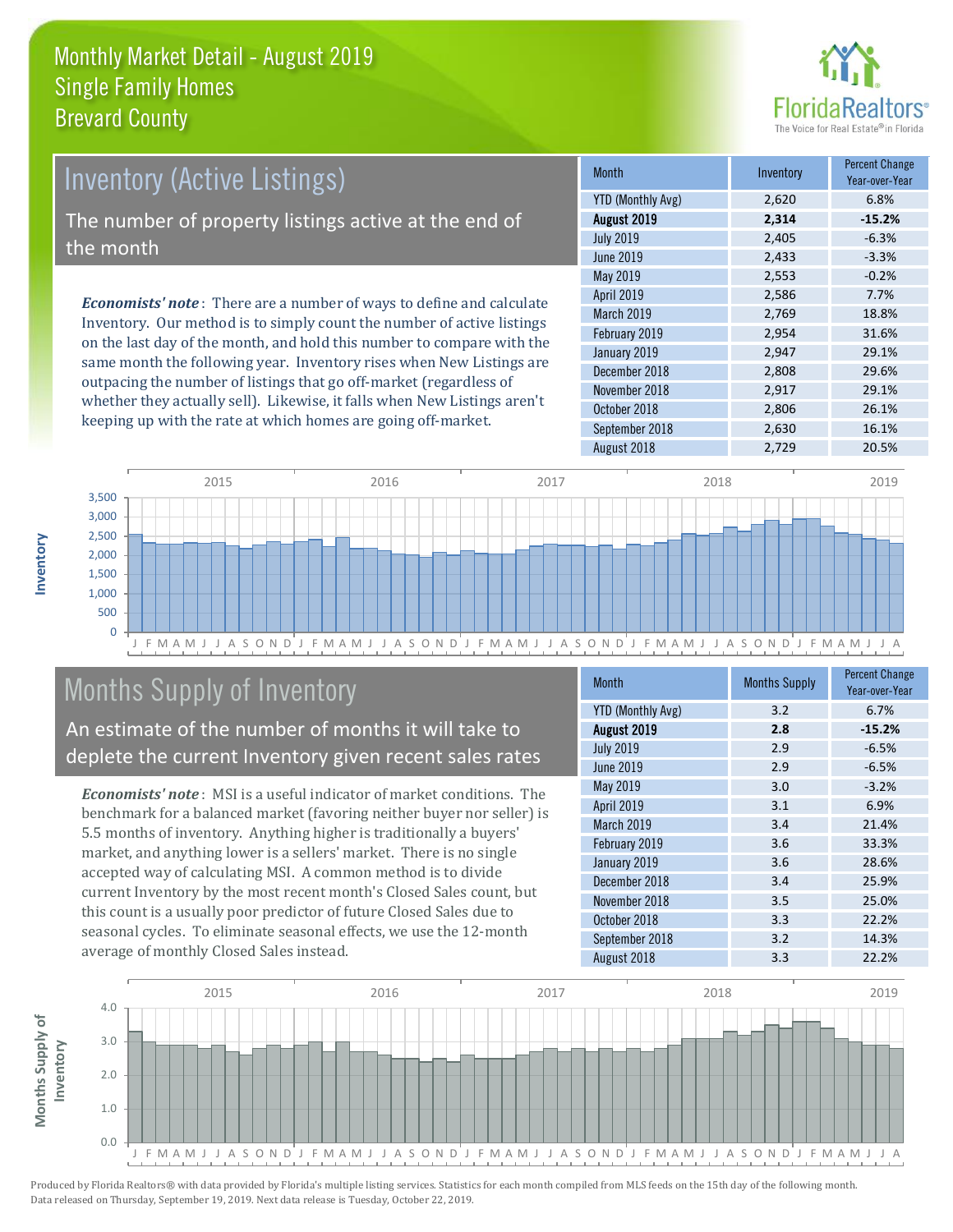

# Closed Sales by Sale Price

The number of sales transactions which closed during the month

*Economists' note:* Closed Sales are one of the simplest—yet most important—indicators for the residential real estate market. When comparing Closed Sales across markets of different sizes, we recommend comparing the percent changes in sales rather than the number of sales. Closed Sales (and many other market metrics) are affected by seasonal cycles, so actual trends are more accurately represented by year-over-year changes (i.e. comparing a month's sales to the amount of sales in the same month in the previous year), rather than changes from one month to the next.





## Median Time to Contract by Sale Price The median number of days between the listing date

and contract date for all Closed Sales during the month

*Economists' note* : Like Time to Sale, Time to Contract is a measure of the length of the home selling process calculated for sales which closed during the month. The difference is that Time to Contract measures the number of days between the initial listing of a property and the signing of the contract which eventually led to the closing of the sale. When the gap between Median Time to Contract and Median Time to Sale grows, it is usually a sign of longer closing times and/or declining numbers of cash sales.

| Sale Price            | <b>Median Time to</b><br>Contract | <b>Percent Change</b><br>Year-over-Year |
|-----------------------|-----------------------------------|-----------------------------------------|
| Less than \$50,000    | 10 Days                           | $-82.5%$                                |
| \$50,000 - \$99,999   | 15 Days                           | $-50.0%$                                |
| $$100,000 - $149,999$ | 20 Days                           | $-4.8%$                                 |
| \$150,000 - \$199,999 | 23 Days                           | 4.5%                                    |
| \$200,000 - \$249,999 | 28 Days                           | $-12.5%$                                |
| \$250,000 - \$299,999 | 42 Days                           | 20.0%                                   |
| \$300,000 - \$399,999 | 43 Days                           | $-6.5%$                                 |
| \$400,000 - \$599,999 | 38 Days                           | $-7.3%$                                 |
| \$600,000 - \$999,999 | 125 Days                          | 127.3%                                  |
| \$1,000,000 or more   | 90 Days                           | 40.6%                                   |



Produced by Florida Realtors® with data provided by Florida's multiple listing services. Statistics for each month compiled from MLS feeds on the 15th day of the following month. Data released on Thursday, September 19, 2019. Next data release is Tuesday, October 22, 2019.

**Median Time to Contract**

**Median Time to Contract**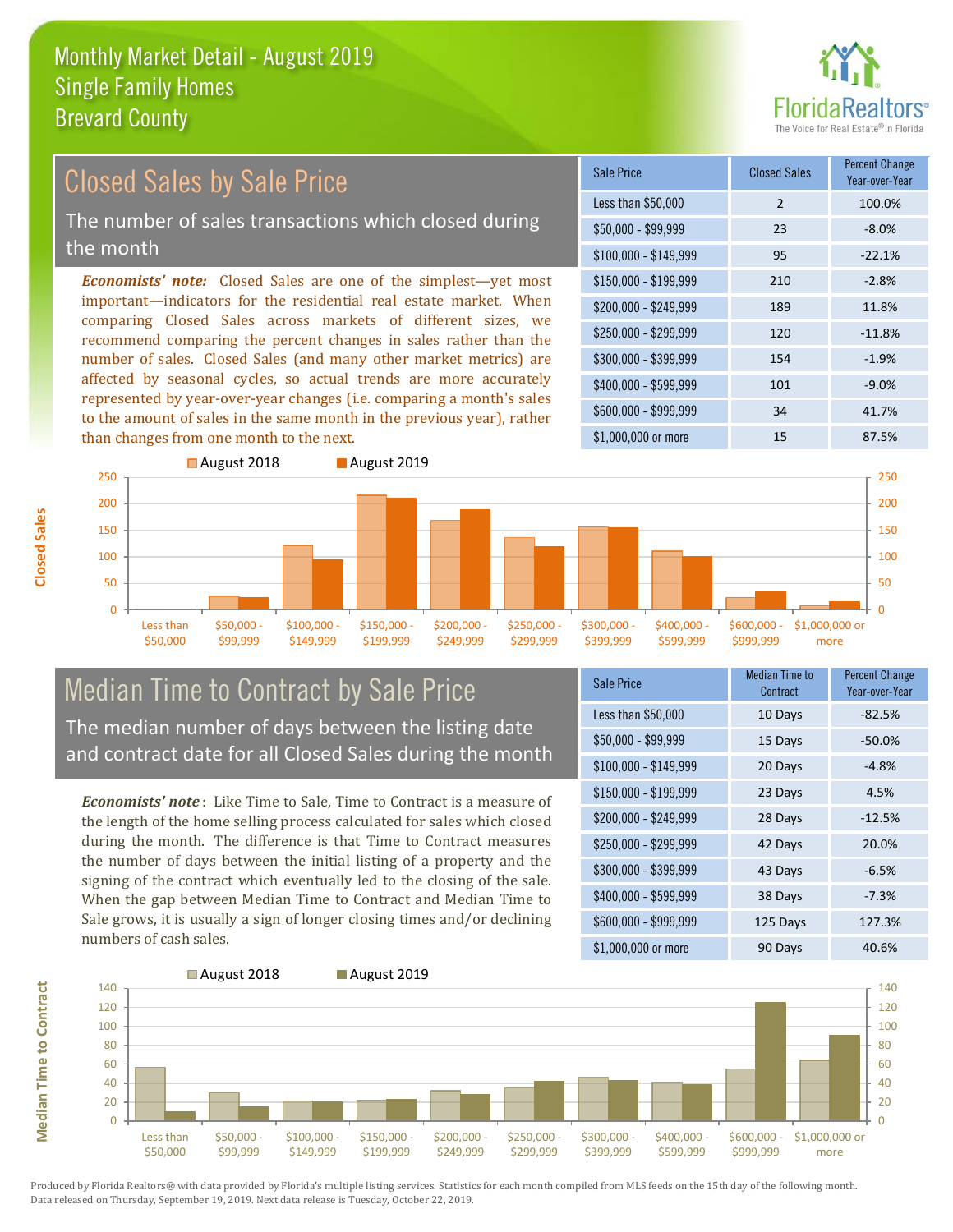

# New Listings by Initial Listing Price

The number of properties put onto the market during the month

*Economists' note:* New Listings tend to rise in delayed response to increasing prices, so they are often seen as a lagging indicator of market health. As prices rise, potential sellers raise their estimations of value—and in the most recent cycle, rising prices have freed up many potential sellers who were previously underwater on their mortgages. Note that in our calculations, we take care to not include properties that were recently taken off the market and quickly relisted, since these are not really *new* listings.

| <b>Initial Listing Price</b> | <b>New Listings</b> | <b>Percent Change</b><br>Year-over-Year |
|------------------------------|---------------------|-----------------------------------------|
| Less than \$50,000           | 3                   | 0.0%                                    |
| \$50,000 - \$99,999          | 19                  | 35.7%                                   |
| $$100,000 - $149,999$        | 69                  | $-46.1%$                                |
| \$150,000 - \$199,999        | 191                 | $-32.7%$                                |
| \$200,000 - \$249,999        | 196                 | $-18.7%$                                |
| \$250,000 - \$299,999        | 143                 | $-12.3%$                                |
| \$300,000 - \$399,999        | 166                 | $-10.8%$                                |
| \$400,000 - \$599,999        | 128                 | $-4.5%$                                 |
| \$600,000 - \$999,999        | 51                  | 34.2%                                   |
| \$1,000,000 or more          | 17                  | $-29.2%$                                |



#### Inventory by Current Listing Price The number of property listings active at the end of the month

*Economists' note* : There are a number of ways to define and calculate Inventory. Our method is to simply count the number of active listings on the last day of the month, and hold this number to compare with the same month the following year. Inventory rises when New Listings are outpacing the number of listings that go off-market (regardless of whether they actually sell). Likewise, it falls when New Listings aren't keeping up with the rate at which homes are going off-market.

| <b>Current Listing Price</b> | Inventory | Percent Change<br>Year-over-Year |
|------------------------------|-----------|----------------------------------|
| Less than \$50,000           | 5         | $-16.7%$                         |
| $$50,000 - $99,999$          | 24        | $-20.0%$                         |
| $$100,000 - $149,999$        | 118       | $-40.1%$                         |
| $$150,000 - $199,999$        | 308       | $-32.9%$                         |
| \$200,000 - \$249,999        | 327       | $-27.3%$                         |
| \$250,000 - \$299,999        | 339       | 8.3%                             |
| \$300,000 - \$399,999        | 377       | $-18.9%$                         |
| \$400,000 - \$599,999        | 416       | $-1.7%$                          |
| \$600,000 - \$999,999        | 277       | 19.4%                            |
| \$1,000,000 or more          | 123       | $-20.1%$                         |



Produced by Florida Realtors® with data provided by Florida's multiple listing services. Statistics for each month compiled from MLS feeds on the 15th day of the following month. Data released on Thursday, September 19, 2019. Next data release is Tuesday, October 22, 2019.

**Inventory**